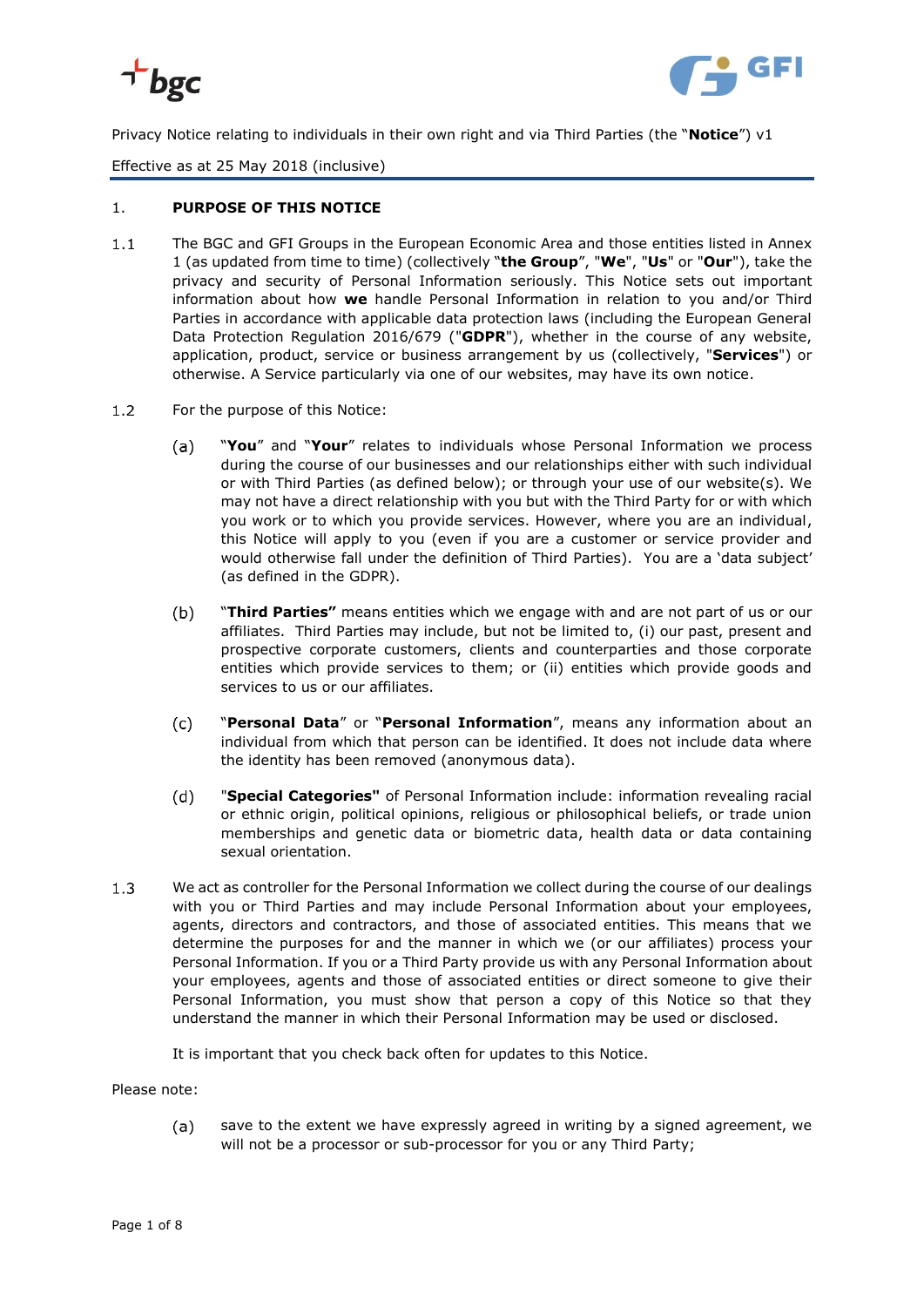



- $(b)$ unless we have stated to the contrary in relation to a specific Service, we do not act as a joint controller with you and/or with any member or affiliate of the Group whether in relation to any of the Services or otherwise;
- we have a number of different affiliated entities and therefore if you have a  $(c)$ relationship with a different entity in our groups then a different privacy notice may apply to their processing of your Personal Information;
- $(d)$ where you are a prospective, actual or past member of Staff then it may be more appropriate for you to look at our Staff Privacy Notice or Recruitment Privacy Notice (or such other notices as we may issue from time to time dealing with specific relationships which we have with you).

This Notice was last updated on 25 May 2018.

### 2. **THE KIND OF INFORMATION WE HOLD ABOUT YOU**

- $2.1$ In the course of our businesses and our relationships and through your use of our websites, we may collect some or all of the following Personal Information from you or a Third Party (as applicable).
- $2.2$ We will collect, store, and use some or all of the following categories of Personal Information about you or in certain limited circumstances your family members):
	- **Personal details and identifiers**, such as name, title, addresses, telephone  $(a)$ numbers, personal email addresses, date of birth, gender or passport number;
	- $(b)$ **Professional details**, such as title, employment start date and end date; location of employment; authorisation status;
	- $(c)$ **Identification documentation**, such as copies of your passport, driving licence, national or work ID card, or other documentation required by law (which may include photographs of your face and shoulders);
	- $(d)$ **Recruitment information**, such as CVs, copies of right to work/visa documentation, references and other information provided as part of the application process;
	- $(e)$ **Employment records**, such as employment contracts, consultancy agreements, job titles, work, regulatory and disciplinary history, working hours, training records and professional memberships;
	- $(f)$ **Insurance matters**, such as accidents, claims or arranging cover, and compensation history;
	- $(q)$ **Security information**, such as CCTV footage and other information obtained through electronic means such as swipe-card records;
	- **IT information**, such as emails and browser history and voice communications to  $(h)$ the extent that it is retained on any of our computers, laptops or systems; relating to your access of our websites and applications, including but not limited to traffic data, location data and other communication data (such as IP addresses) and the resources that are accessed;
	- $(i)$ **Trade information**, such as trades executed and authorised in your name where you trade on behalf of a Third Party or on your own behalf;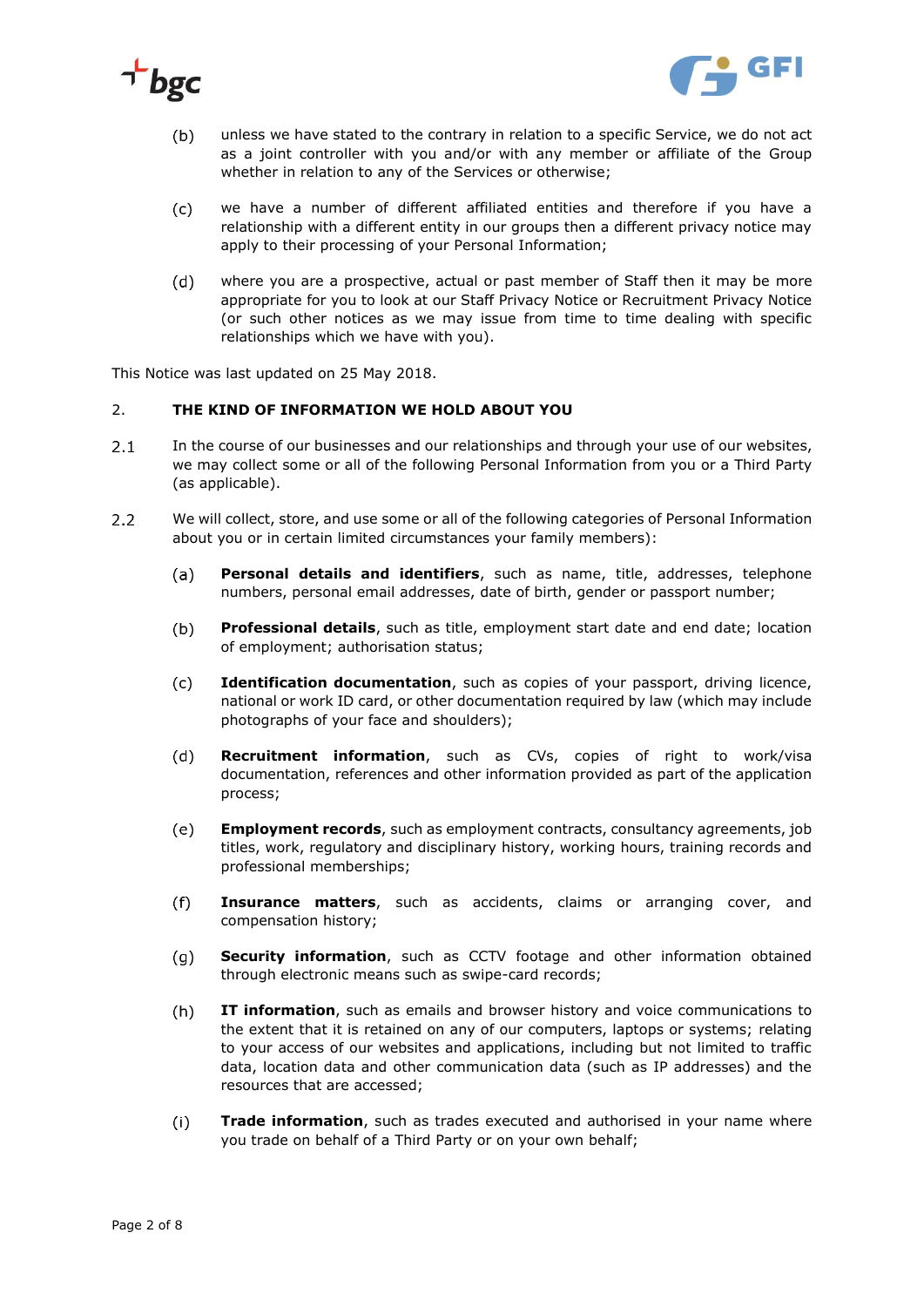



- $(i)$ **Relationship and account management information**, which may include preferences for types of products or services, marketing events or materials in the context of their employment with you;
- $(k)$ **Legal and Regulatory information**, which may include information relating to opening and maintaining a business relationship with you or those who you work for and discharge of our regulatory and legal obligations particularly where we are a regulated entity;
- $(1)$ **Other information**, relating to your activities, interests or private life which you or a Third Party provides to us including where they are part of messages or conversations sent through our systems or networks.
- $2.3$ We may also collect, store and use the following Special Categories of more sensitive Personal Information:
	- $(a)$ **Information about your nationality or ethnicity** which may include where we are required to collate this by relevant governmental authorities or in order to comply with our legal and regulatory obligations relating to AML and KYC.
	- $(b)$ **Information about any disability or other health factor(s)** that you have, information on your health, including any medical condition, to enable us to make adjustments to the way in which we provide our Services.
	- **Information about criminal convictions and offences** where required by  $(c)$ applicable law or regulation, to comply with our internal compliance requirements or where permitted by applicable law.
	- $(d)$ **Information about your trade union membership, politics or other Special Categories of Personal Data** we do not actively search for this information but where it forms part of searches we have undertaken to discharge our regulatory obligations it may be retained.
	- $(e)$ **Information about any disability or other health factor(s)** that are applicable to you where you interact with us and which would include where you are a visitor to our premises or guest to an event that we are arranging and have special requirements whether access, dietary or otherwise.
- $2.4$ Except where we have referred to it in this section 2, it is unlikely that we will process Special Categories of Personal Information about you, for example, information relating to race, ethnic origin, politics, religion, trade union membership, genetics, biometrics, health, sex life or sexual orientation. If we collect or otherwise process any of the foregoing information we will obtain your express consent to do so.

# 3. **HOW YOUR PERSONAL INFORMATION IS COLLECTED**

- $3.1$ We collect Personal Information about you from the information submitted by you or a relevant Third Party when we consider and process your (including a Third Party's) request for, provide, manage or administer a product or services and any additional information provided by you or others during the course of us providing or you receiving our Services, we may also collect Personal Information about you from Third Parties including:
	- $(a)$ credit reference providers, registries, Companies House or other organisations that help us and others to reduce the incidence of fraud or in the course of carrying out identity, fraud prevention or credit control checks;
	- $(b)$ government, quasi government departments and regulators;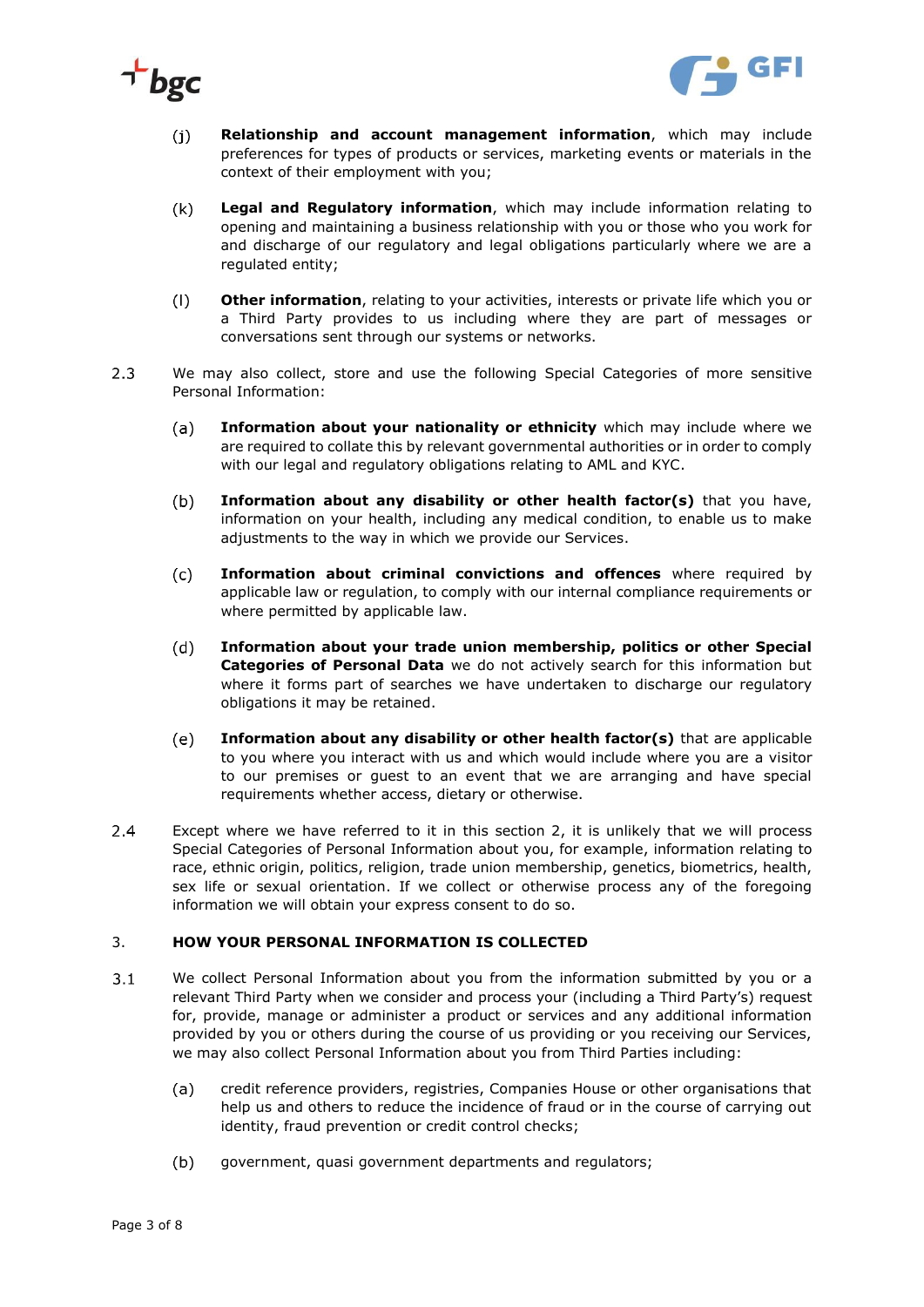



- $(c)$ Third Party vendors who provide information on individuals;
- $(d)$ while monitoring our technology tools and services, including our websites and voice and electronic communications sent to and from the Group or;
- $(e)$ any website or electronic services that we provide or make available to you.

## 4. **HOW WE WILL USE INFORMATION ABOUT YOU**

- $4.1$ We collect, use, disclose, transfer and store Personal Information when needed to provide our services and for our operational and business purposes as described in this Notice. We want to be clear about our privacy practices so you can make informed choices about the use of your information.
- $4.2$ We will usually only process your Personal Information where:
	- it is necessary for us to comply with our legal or regulatory obligations including:  $(a)$ 
		- (i) to carry out money laundering, financial and credit checks and for fraud and crime prevention and detection purposes;
		- (ii) to comply with our legal and regulatory obligations and requests anywhere in the world including reporting to and/or being audited by national and international regulatory bodies; and
		- (iii) to comply with court orders and exercise and/or defend our legal rights, as otherwise permitted or required by any applicable law or regulation; or
	- $(b)$ it is necessary for us to perform our contractual obligations under the agreement or business arrangement we have entered into with you (or a Third Party) or in order to take steps at your or the Third Party's request prior to entering into such an agreement or arrangement;
	- $(c)$ where it is necessary for our legitimate interests (or those of a Third Party) and your interests and fundamental rights do not override those interests including:
		- (i) for monitoring and assessing compliance with our policies and standards;
		- (ii) for promotional and marketing activities (unless you have requested that we should not use your Personal Information for marketing);
		- (iii) to identify persons as authorised to give instructions on behalf of our clients or other relevant Third Parties; and;
		- (iv) for administrative purposes in relation to the security and access of our systems, offices, platforms and websites.

Some of the above grounds for processing will overlap and there may be several grounds which justify use of your Personal Information.

### **Change of purpose**

 $4.3$ We will use your Personal Information for the purposes for which we collected it, unless we reasonably consider that we need to use it for another reason and that reason is compatible with the original purpose. If we need to use your Personal Information for an unrelated purpose, we will provide notice thereof and we will explain the legal basis for which we do so, which may include by updating this Notice.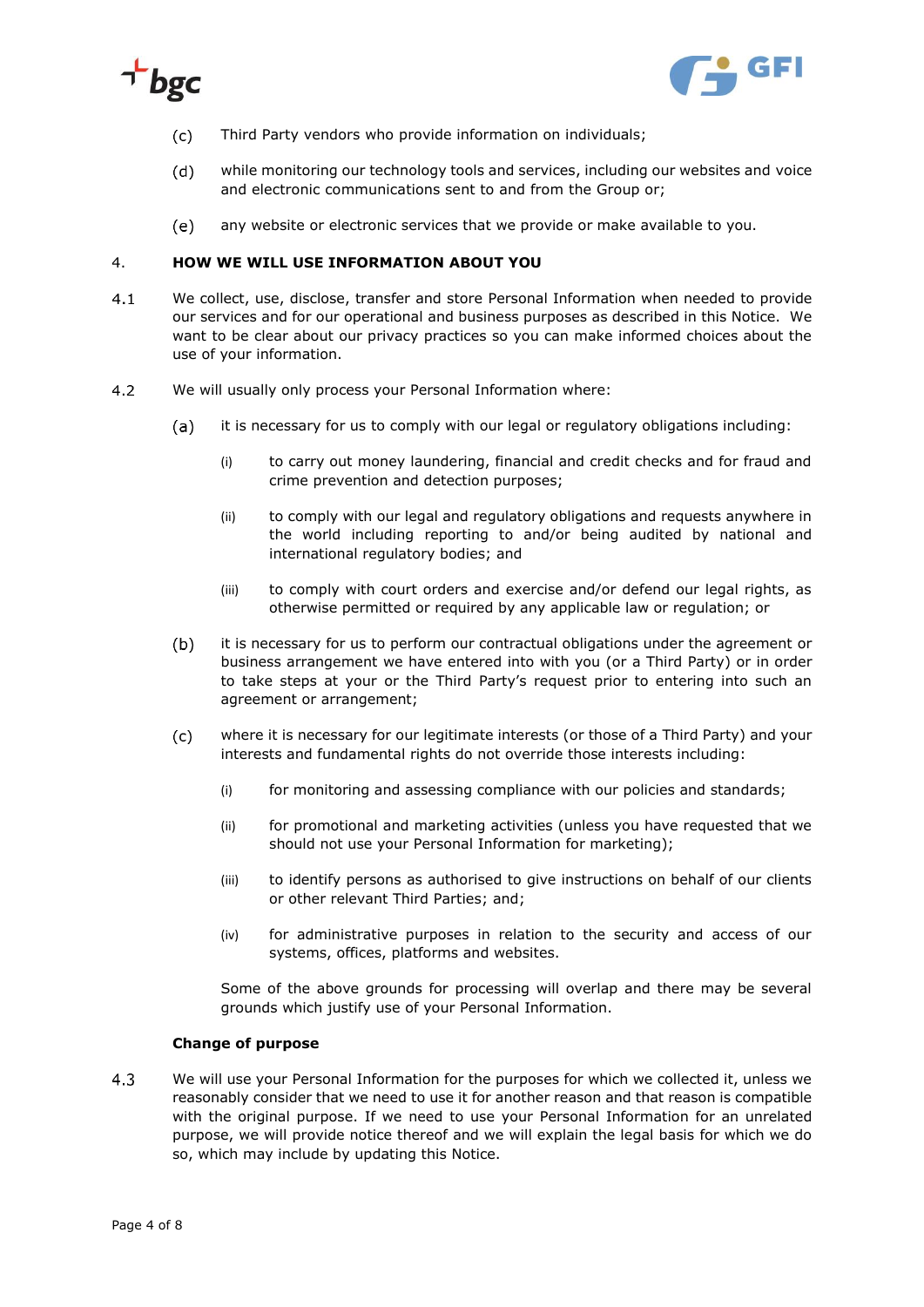



Please note that we may process your Personal Information for additional purposes without  $4.4$ your consent, in compliance with the above provisions, where this is required or permitted by law.

## 5. **WHO WE SHARE YOUR PERSONAL INFORMATION WITH**

We will share your Personal Information with Third Parties and our affiliates where required by law or regulation, where it is necessary to administer the working relationship with you, where we have another legitimate interest in doing so or if you expressly request that we correspond with such Third Parties or affiliates.

### 6. **WE MAY SHARE YOUR DATA WITH THIRD PARTIES AND AFFILIATES:**

- **Third Parties and affiliates that provide services to us** including information  $(a)$ management services, compliance and regulatory reporting, markets, venues and exchanges where necessary to provide the services to you or relevant Third Parties; or credit reference agencies or other organisations that help us and others reduce the incidence of fraud or in the course of carrying out identity, fraud prevention or credit control checks.
- $(b)$ **Third Parties and affiliates which act on your or the Third Party's behalf** such as agents or clearers or those who we are requested to correspond with before, during our provision of services or thereafter.
- $(c)$ **Third Parties and affiliates for legal reasons** such as, to comply with legal obligations and respond to requests from government agencies, including law enforcement and other public authorities, which may include such authorities outside your country of residence, in the event of a merger, sale, restructure, acquisition, joint venture, assignment, transfer or other disposition of all or any portion of our or an affiliates' or a Third Party's business, assets or stock (including in connection with any bankruptcy or similar proceedings) or to protect our, our Affiliates' or any Third Party's rights, users, systems and services.
- $6.2$ The Group's businesses are supported by a variety of teams and functions. We may make Personal Information available to them if necessary for the provision of services, account administration, sales and marketing, customer and technical support. Our members of staff are required to follow our data privacy and security policies when handling Personal Information.
- 6.3 In some cases, your Personal Information may be transferred to countries outside of the European Economic Area where such affiliates or Third Parties reside, perform their services or maintain any technical connection necessary for the provision of such services or relevant relationship. In those cases, except where the relevant country has been determined to ensure an adequate level of data protection by the European Commission, we will ensure that such transfers Personal Information have appropriate safeguards in place to protect the Personal Information in accordance with the requirements under applicable data protection laws.

## 7. **WHERE WE TRANSFER YOUR PERSONAL INFORMATION PURSUANT TO YOUR REQUEST**

You have certain rights relating to your Personal Information that are referred to below and one of them is your right to request that we transfer your Personal Information to a Third Party in certain circumstances. If we make such a transfer, we will not be responsible for that Third Party's use and onward disclosure of your Personal Information nor will we provide any details to you as to that Third Party's use or security measures. You will therefore need to contact the Third Party for such details.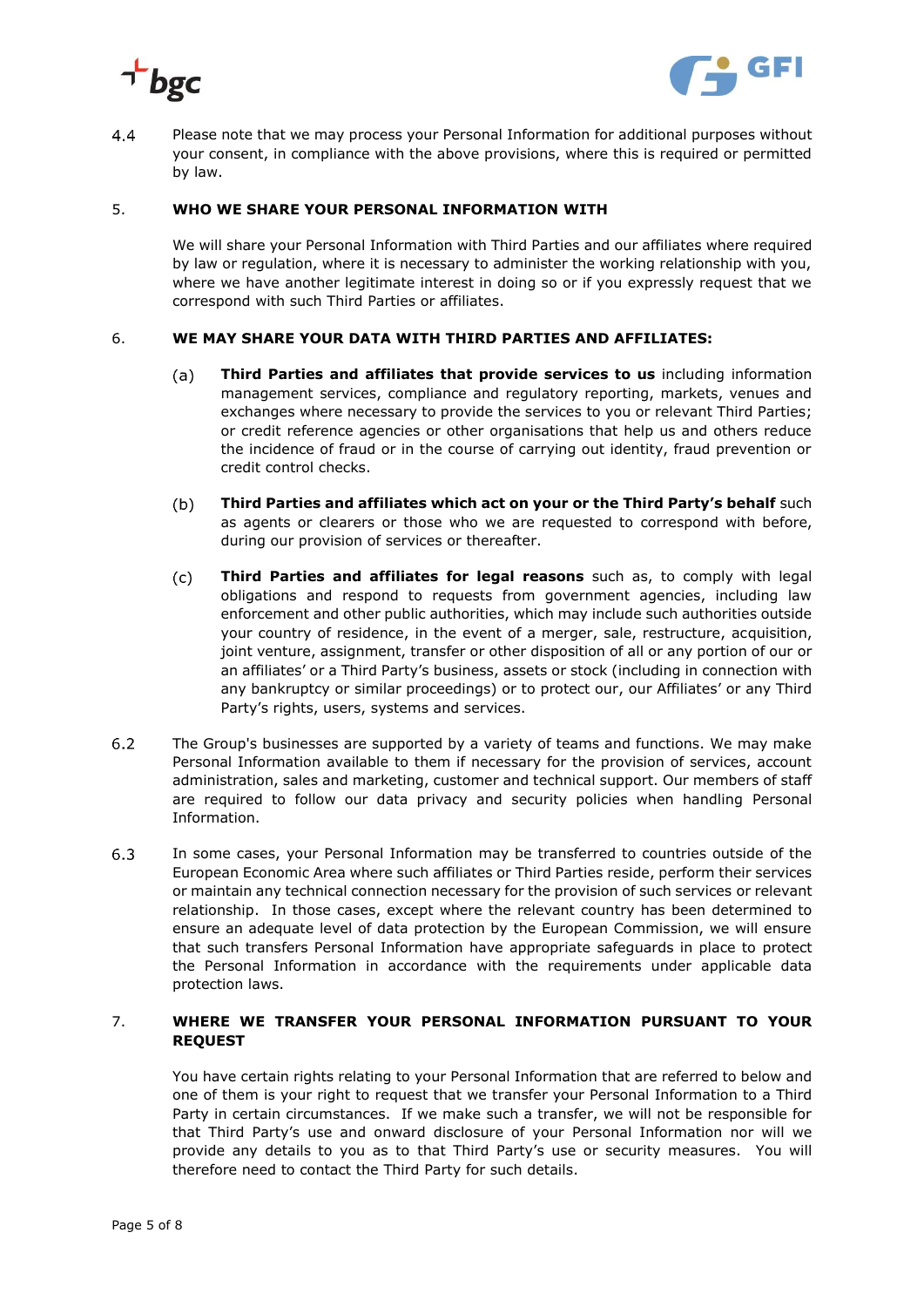



## 8. **HOW LONG YOUR PERSONAL INFORMATION WILL BE KEPT**

- $8.1$ Our retention periods for Personal Information are based on business needs and legal, regulatory and technical requirements. We will retain Personal Information for as long as necessary for the purpose for which it has been collected and is processed for or as required under applicable regulation and law.
- $8.2$ There are a number of entities through which the Group provides services. The Group's EU businesses are supported by IT systems located in the UK, US and France. Depending on the location where services are provided, another undertaking or entity in one of our groups may also be the data controller in relation to your Personal Information.

## 9. **YOUR DUTY TO INFORM US OF CHANGES**

It is important that the Personal Information we hold about you is accurate and current. Please keep us informed if your Personal Information changes during your relationship with us.

#### 10. **YOUR RIGHTS**

- $10.1$ Under certain circumstances, you have the right to:
	- $(a)$ **Access to Personal Information.** If you request access to your Personal Information, we will comply, subject to any relevant legal requirements and exemptions, including identity verification procedures. Before providing data to you, we will ask for proof of identity and sufficient information about your interaction with us so that we can locate any relevant data. We may also charge you a fee for providing you with a copy of your data (except where this is not permissible under local law).
	- $(b)$ **Correction and deletion.** You have the right to correct or amend your Personal Information if it is inaccurate or requires updating. You may also have the right to request deletion of your Personal Information; however, this is not always possible due to legal requirements and other obligations and factors.
	- $(c)$ **Object to processing.** You have the right to object to the processing of your Personal Information where we are relying on a legitimate interest (or those of a Third Party) and there is something about your particular situation which makes you want to object to processing on this ground.
	- $(d)$ **Request the restriction of processing.** You have the right to request the restriction of processing of your Personal Information. This enables you to ask us to suspend the processing of Personal Information about you, for example if you want us to establish its accuracy or the reason for processing it.
	- $(e)$ **Request the transfer,** of your Personal Information to another party in certain situations. This applies to Personal Information on which we have carried out automated processing.
	- $(f)$ **Filing a complaint.** If you are not satisfied with how we manage your Personal Data, you have the right to make a complaint to a data protection regulator such as in the UK, the Information Commissioner who may be contacted at [https://ico.org.uk/concerns/.](http://ico.org.uk/concerns/)

## 11. **IF YOU WOULD LIKE TO EXERCISE ANY OF THE RIGHTS SET OUT ABOVE IN CLAUSES 10(A) TO (E):**

<span id="page-5-0"></span>(a) email our Data Privacy Manager at DPM@BGCPartners.com;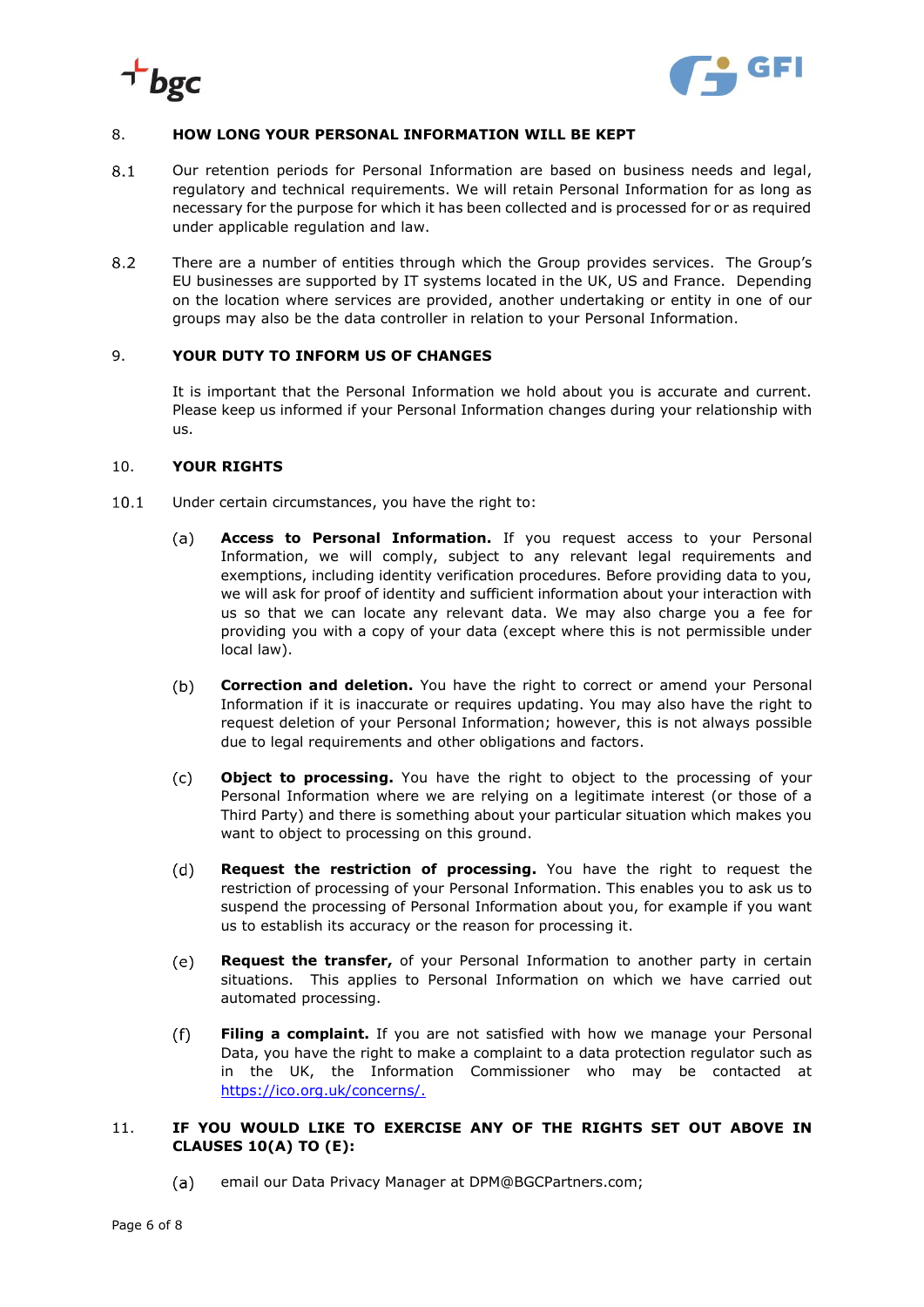



- $(b)$ provide us with enough information to identify you e.g. the entity and desk(s) you trade with or receive services from or provide them to or have a relationship with;
- $(c)$ where relevant, provide us with proof of your identity and address (a certified copy of your driving licence or passport and a recent utility or credit card bill or a certified copy of your authority); and
- $(d)$ provide us with the information to which your request relates, including any account or reference numbers, if you have them.

Where appropriate, we will respond to your requests relating to your Personal Information in writing or by email. If you require our response in a different format, please let us know. Please note that upon receipt of such a request, we may come back to you requesting clarification or further information where we require this to consider and/or act upon your request.

#### 12. **MARKETING**

**Marketing preferences.** You may notify us if you no longer wish to receive marketing materials in the manner we designate in any relevant communication or by emailing us at [DPM@BGCPartners.com](#page-5-0) or your usual relationship contact (if applicable) stating which material you would like to unsubscribe from. We shall endeavour to do so promptly, however it may take a number of days to action.

### 13. **KEEPING YOUR PERSONAL INFORMATION SECURE**

- 13.1 We use current industry standard technology to maintain the confidentiality and accuracy of Personal Information which we store. As no data transmission over the internet can be entirely secure, we cannot guarantee that any information submitted electronically to us will be free from unauthorised Third Party use or intrusion. You or any Third Party should therefore be satisfied that the information technology/equipment used to access or send information to our websites and electronic services is protected against such viruses and/or codes. We have security measures in place in respect of our systems and physical facilities to protect against loss, misuse or unauthorised alteration of the information stored on our premises.
- $13.2$ We also have procedures in place to deal with any suspected data security breach. We will provide notifications to the Third Party and/or you (depending who we have the relationship with) and any applicable regulator of a suspected data security breach where we are legally required to do so.

## 14. **CHILDREN**

We provide services and products to professionals and our Services are not aimed at children. We do not knowingly collect Personal Information from individuals under the age of 18 during the course of providing our services. In the event that we learn that we have collected such information in such circumstances from any individual under the age of 18, the information will be deleted as soon as reasonably possible.

### 15. **CHANGES TO THIS PRIVACY NOTICE**

We may change this Notice from time to time. You should check this Notice to ensure you are aware of the most recent version.

# 16. **HOW TO CONTACT US**

Please contact us if you have any questions about this privacy notice or the information we hold about you or how we process your Personal Information at [DPM@BGCPartners.com.](#page-5-0)